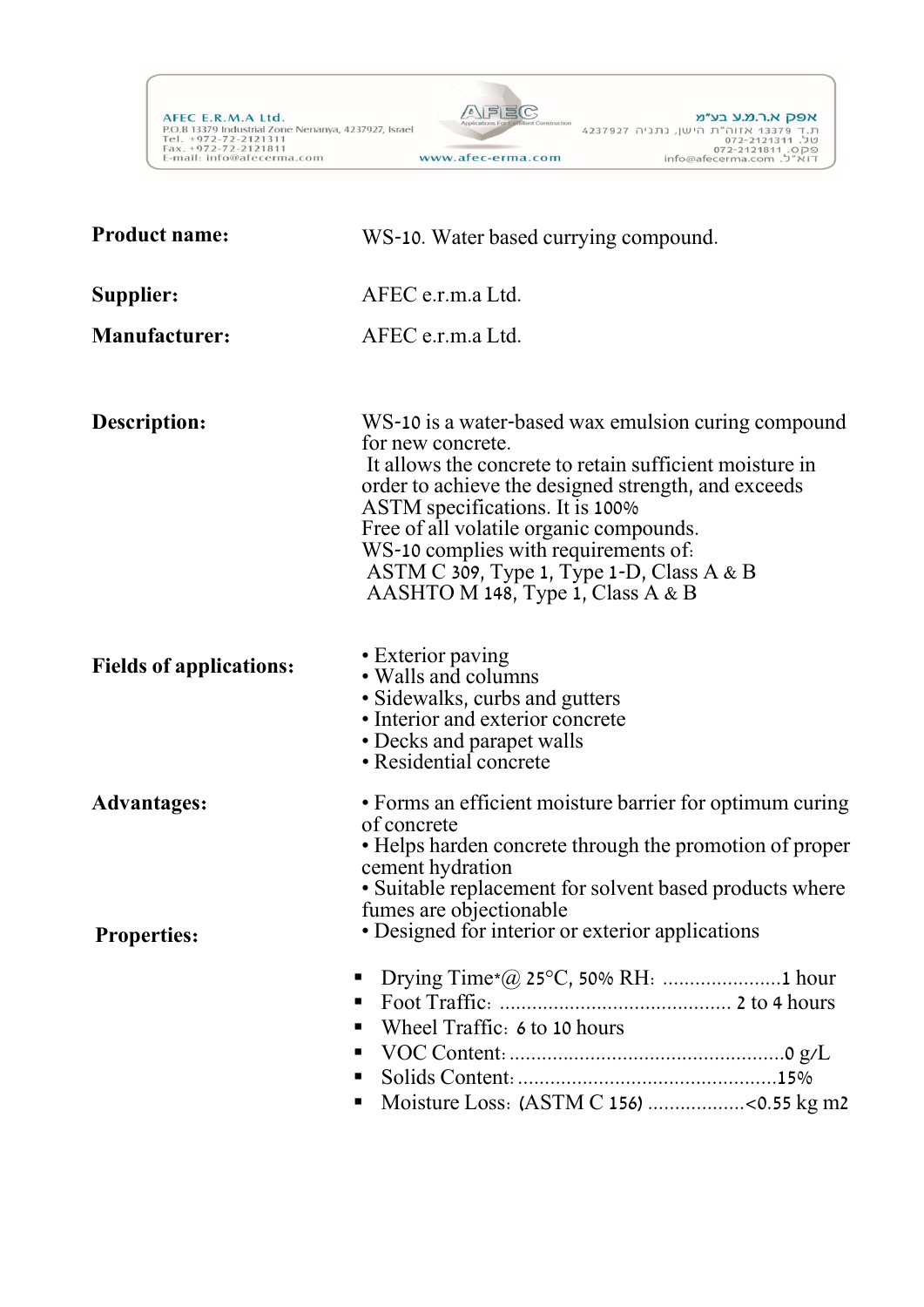



Low concrete or air temperatures and/or high relative humidity will extend drying times

| Direction of use.                      | Surface Preparation: This product is designed for use on<br>fresh concrete only. The concrete surface should first be<br>finished to the desired texture.<br>Mixing: Agitate before using. Material may separate<br>during long term storage. Mild agitation is<br>recommended before usage.<br>Application: Apply at a uniform coverage by spray or<br>roller application. WS-10 may be sprayed with a hand<br>held "pump-up" sprayer or with an airless industrial<br>sprayer. If roller applied, use a short 9.5 mm nap sleeve.<br>Curing: For the best cure of freshly placed concrete,<br>apply WS-10 as soon as possible after finishing<br>operations, and/or immediately after disappearance of<br>the "sheen" of surface moisture. |
|----------------------------------------|---------------------------------------------------------------------------------------------------------------------------------------------------------------------------------------------------------------------------------------------------------------------------------------------------------------------------------------------------------------------------------------------------------------------------------------------------------------------------------------------------------------------------------------------------------------------------------------------------------------------------------------------------------------------------------------------------------------------------------------------|
| <b>Precautions and</b><br>limitations: | • Do not allow containers of this product to freeze. Store<br>between $10^{\circ}$ C to $38^{\circ}$ C<br>• For best application results, product temperature<br>should be between $10^{\circ}$ C to $38^{\circ}$ C with ambient and<br>surface temperatures between 7°C to 45°C.<br>• Do not use as bond breaker for tilt-up construction.<br>• Do not subject to rain or water for at least 12 hours after                                                                                                                                                                                                                                                                                                                                |
|                                        | application.<br>• Not intended for use on architectural concrete panels<br>unless complete removal is planned.<br>• Do not think this product with water or other solvents.                                                                                                                                                                                                                                                                                                                                                                                                                                                                                                                                                                 |
| <b>Remarks:</b>                        | Clean tools and equipment with warm, soapy water<br>before the WS-10 dries                                                                                                                                                                                                                                                                                                                                                                                                                                                                                                                                                                                                                                                                  |
| <b>Accumulation:</b>                   | WS-10 is a white Liquid material                                                                                                                                                                                                                                                                                                                                                                                                                                                                                                                                                                                                                                                                                                            |
| <b>Chemical Stability:</b>             | Stable between 6°c-55°c                                                                                                                                                                                                                                                                                                                                                                                                                                                                                                                                                                                                                                                                                                                     |